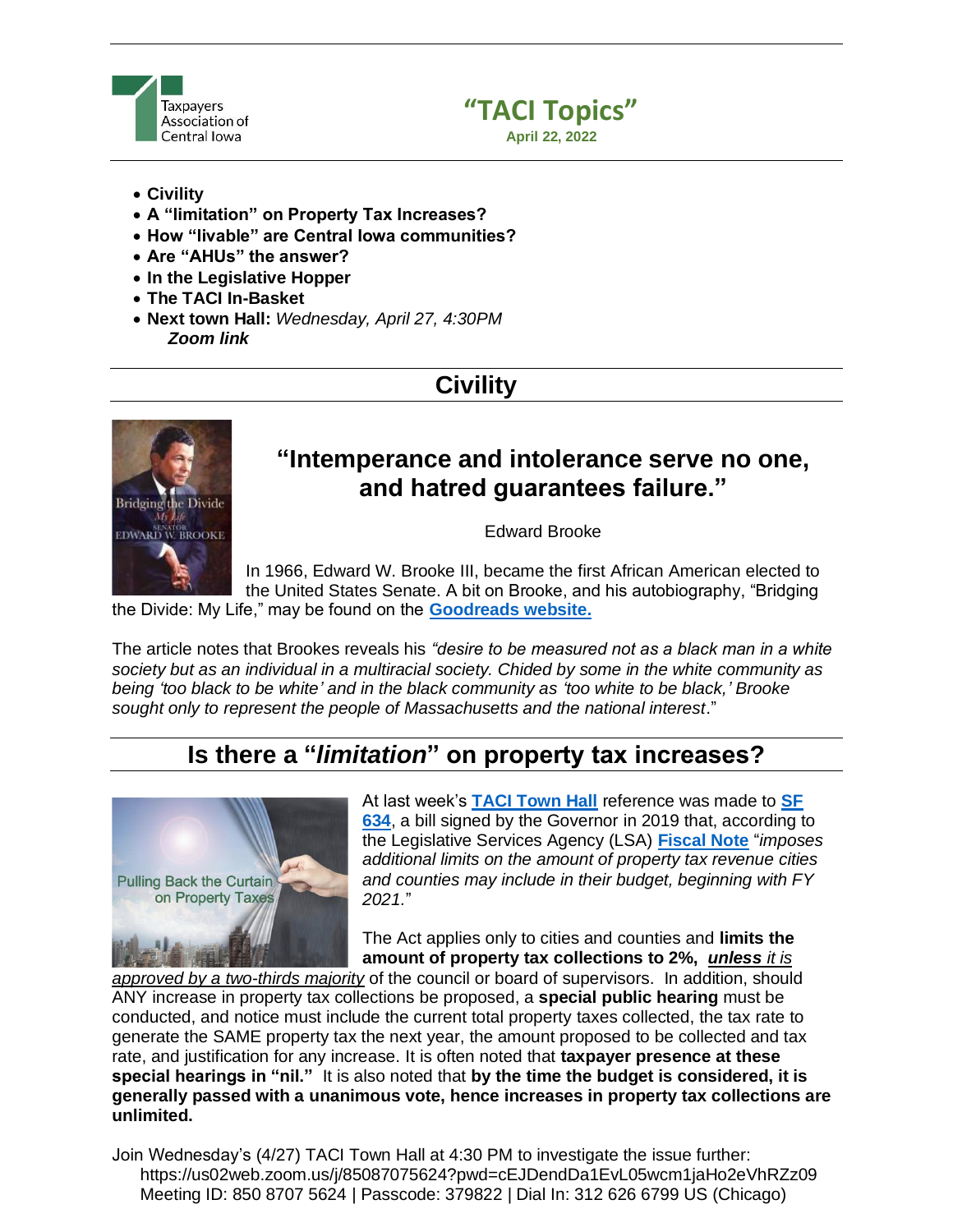## **How "***livable***" are Central Iowa Communities?**



This week AARP published its *Livability Index* that scores every community in all 50 states and the Washington, D.C. AARP said it designed the scoring criteria not only to show what places provide a high quality of life for a diverse older population, but also for people of all ages.

Rodney Harrell, PhD, AARP Vice President of Family, Home and Community said in a **[statement](https://states.aarp.org/michigan/aarp-relaunches-its-livability-index-to-reveal-americas-top-scoring-cities-and-towns-in-2022)**, "The majority of older adults want to stay in their current homes and communities as they age, which requires walkable neighborhoods, public transportation options, opportunities

to engage in community activities, and affordable and adaptable housing. The AARP Livability Index provides the clearest picture yet of how well a community meets needs across one's lifespan, regardless of income, physical ability, or ethnicity."

Sixty-one community characteristics in categories (housing, neighborhood, transportation, environment, health, engagement and opportunity) are used to develop the rankings. "For the first time, the 2022 AARP Livability Index includes accessory dwelling units (ADUs), highlighting states that have enacted laws to support and promote ADUs (also known as in-law suites or guest houses). As housing costs rise and home options remain limited, ADUs are a viable and affordable housing solution for people of all ages."

Check out how "livable" your community is at the **[AARP website.](https://livabilityindex.aarp.org/?cmp=RDRCT-32043cc7-20200401)**

## **Are "AHUs" the answer?**



As noted above, affordable housing is getting a great deal of attention nationally, as well as in Central Iowa communities.

On April 5, the Polk County Board of Supervisors, working through the **[Polk County Housing Trust](https://www.pchtf.org/about-us/recent-news/polk-county-approves-landmark-investment-to-advance-long-term-housing-opportunity/)  [Fund](https://www.pchtf.org/about-us/recent-news/polk-county-approves-landmark-investment-to-advance-long-term-housing-opportunity/)**, approved a total of \$15 million to begin addressing the issue.

The issue was also on the **[agenda](https://councildocs.dsm.city/agendas/ag20220418.pdf?pdf=Agenda&t=1650558078822)** of Monday's Des Moines City Council meeting when the Council received a **[recommendation](http://www.dmgov.org/government/CityCouncil/resolutions/20220404/24a.pdf)** from the City Plan and Zoning Commission on Accessory Housing Units (AHUs) and permitted zoning districts and regulations. AHU's are also described as Auxiliary Dwelling Units (ADU).

The City of Des Moines is approaching the issue through "**[accessory housing](https://www.dsm.city/departments/development_services/permit_and_development_center/accessory_household_units.php)**" accessory housing units (AHUs), described as "guest houses, granny flats, in-law units, alley flats, coach houses, or casitas. AHUs can be built into an existing house or garage, built as an attachment building to your house, or built as a separate building behind your house."

Neighborhood groups have expressed concern regarding **increased density** and allowable **types of construction**. The P&Z communication was "received and filed," so the dialog will continue.

The Iowa Legislature has also proposed legislation (HF 2564) that would provide \$1.5 million (through Habitat for Humanity) for the rehabilitation of existing housing.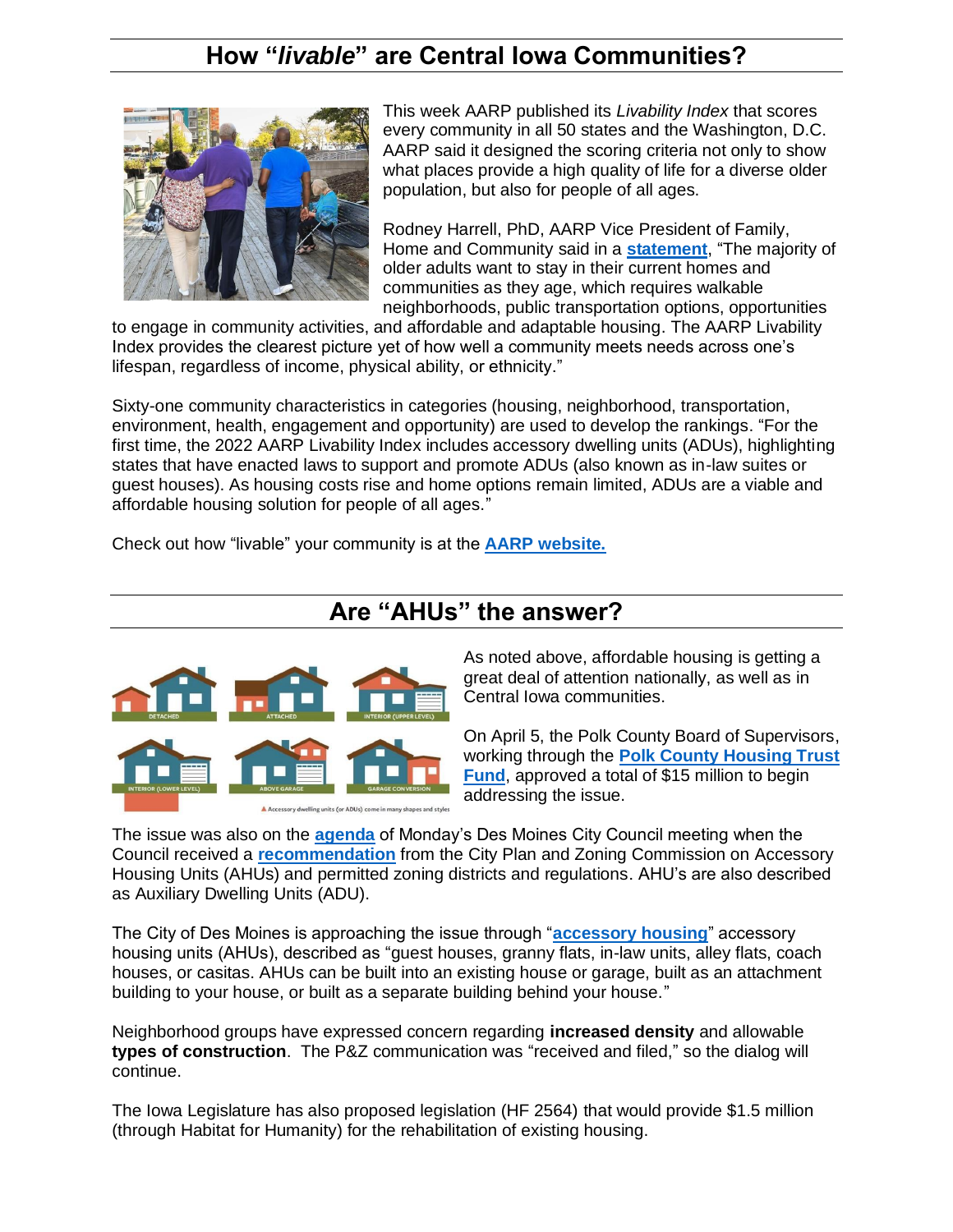## **In the Legislative Hopper**



A follow up on last week's reference to the **Standings** bill.

Appropriations are not generally addressed in the Code of Iowa. Those that are may be adjusted annually in the Standing bill. Last year three items (non-public school transportation, funding for Area Education Agencies, and state funding for the Instructional Support Program) were addressed. It also included a division that "corrects" bills that have been passed previously.

No action on the Standings bill will not occur until there is

agreement on the General Fund budget for Fiscal Year 2023.

A few **Appropriations** issues proposed by the House, resting in the Senate

- "Place making" initiatives: The Community Attractions and Tourism program (CAT) funding doubled to \$10 million; state park projects tripled to \$6 million; funding for trails would be increased by \$1 million; water trails and low head dams would receive a \$500,000 increase; Sports Tourism Fund \$12 million.
- Justice Systems budget (state's prison system, up by \$7.1 million; Iowa State Patrol and other state law enforcement agencies up by\$3.1 million.)
- Renewable Fuels Infrastructure Fund (assistance to fuel stations to have the equipment to store and sell ethanol-blended gas and biodiesel,) up by \$4+ million.
- Education grants at Regents institutions: \$5,000/year grants for juniors and seniors getting degrees in high need jobs. Total: \$12 million

And agreement on **Education** issues appear to be a sticking point.

- Curriculum transparency bills
- "Student First Scholarship Program" that would authorize up to 10,000 scholarships per year.

### **The TACI In-Basket**



#### **Re: Civility:**

*Hang in there. An education-focused, a-political, conversation is refreshing.*

*Good luck! Our society has gone beyond the tipping point!*

#### **Re: All for the cost of a latte…:**

*I must be getting a Waukee City Services quadrupole latte.*

*Burkhead is correct, there was no public input into the 2022/2023 Waukee City budget because it is never on the public agenda that they post on Friday afternoons for Monday's council meeting.*

*A citizen simply has to give up every Monday evening if he/she wants to follow city council actions. I don't know of anyone willing to do that on a continuing basis.*